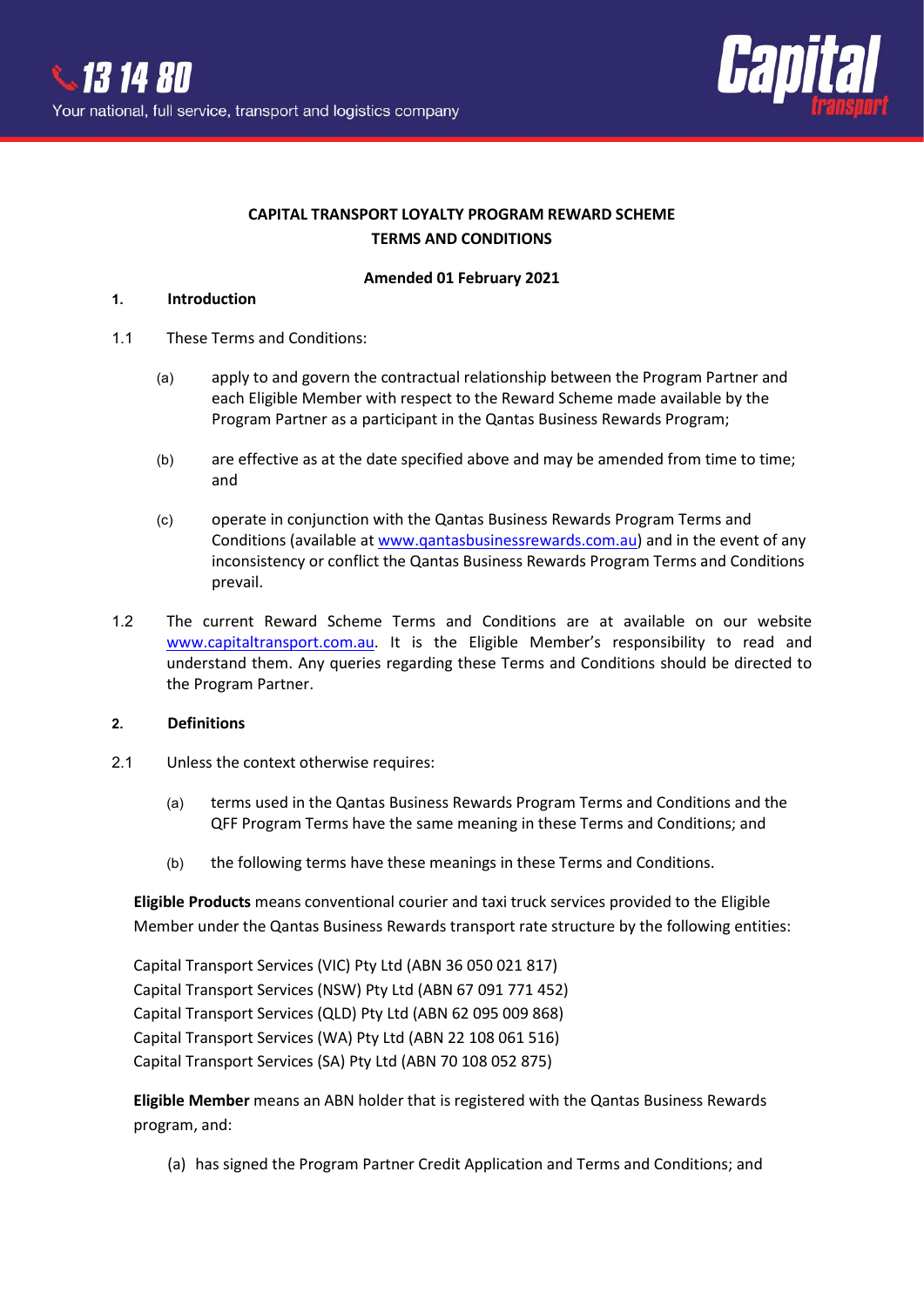

(b) has been advised by the Program Partner that they are eligible to earn Qantas Points in accordance with these Terms and Conditions.

**Member Criteria** means the following minimum criteria that Eligible Members must meet to be eligible for the Reward Scheme:

- (a) Contracts with the Program Partner for the provision of conventional courier and/or taxi truck services;
- (b) Accepts the Qantas Business Rewards transport rate structure for the duration of the contract with the Program Partner; and
- (c) Agrees to trading terms of no more than 30 days from date of invoice.

### **Program Partner** means Capital Transport;

**Reward Scheme** means, for the purposes of these Terms and Conditions, the Capital Transport and Qantas Business Rewards Program which is operated by the Program Partner.

**Terms and Conditions** means these Reward Scheme Terms and Conditions which are administered by the Program Partner.

- 2.2 In these Terms and Conditions, unless the contrary intention appears:
	- (a) the singular includes the plural and vice versa; and
	- (b) a reference to 'include' or 'including' means 'including but not limited to.

### **3. Application of Reward Scheme Terms and Conditions**

By claiming any Qantas Business Rewards Benefit under the Reward Scheme, an Eligible Member agrees to be bound by these Terms and Conditions in addition to the Qantas Business Rewards Program Terms and Conditions.

### **4. Changes to Reward Scheme**

- 4.1 Subject to clause 4.2 and the Reward Scheme Terms and Conditions, the Program Partner may implement any changes (whether material or otherwise) to these Terms and Conditions and the Qantas Points offered in relation to Eligible Products, including changes to:
	- (a) the ways in which Qantas Points are earned under the Reward Scheme;
	- (b) Eligible Products; and
	- (c) restrictions, conditions and eligibility to earn Qantas Points under the Reward Scheme.
- 4.2 The Program Partner will inform Eligible Members of material changes to these Terms and Conditions and where such changes will reduce the number of Qantas Points offered to Eligible Members under the Reward Scheme, when possible, give Eligible Members at least 30 days' notice.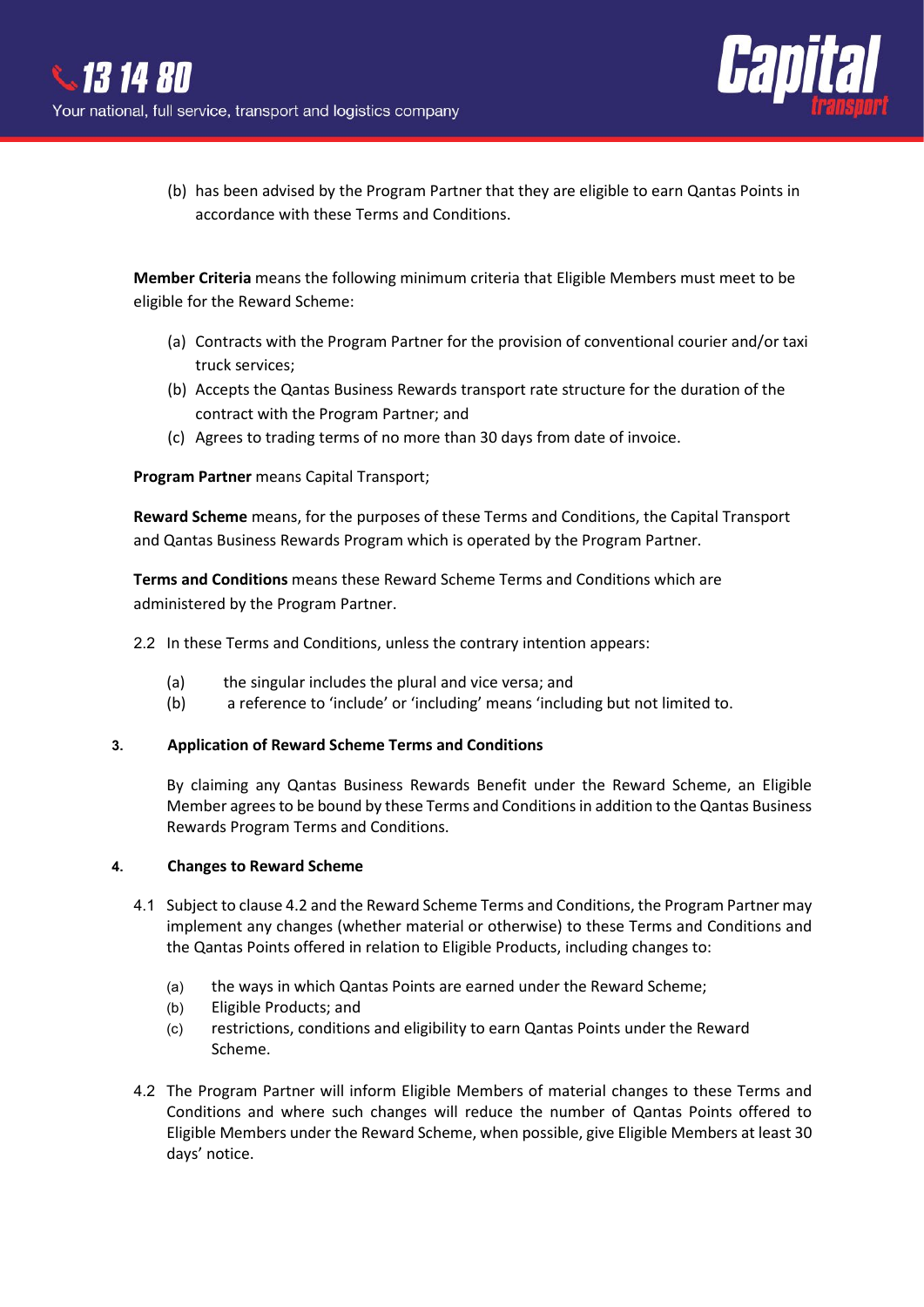

4.3 Without limiting clause 4.1 in any way, Eligible Members will be taken to have received the notice referred to in clause 4.2 if the Program Partner or Qantas Business Rewards Program notifies Eligible Members of the change by sending an email to the email address in the Membership Account.

#### **5. Termination or suspension of the Reward Scheme**

- 5.1 The Program Partner gives no undertaking as to the continuing availability of the Reward Scheme. The Program Partner may terminate or suspend the Reward Scheme at any time. and will give at least 60 days' notice to Eligible Members of such termination or suspension, except if the Qantas Business Rewards Program ceases to operate, in which case the Reward Scheme will cease immediately.
- 5.2 If the Program Partner terminates or suspends the Reward Scheme, subject to the Qantas Business Rewards Program Terms and Conditions Eligible Members will be able to convert Qantas Points during the notice period, except where:
	- (a) Qantas is ceasing to operate an airline business and/or has gone into liquidation, receivership or other form of administration; and/or
	- (b) the Program Partner ceases to operate its business and/or has one into liquidation, receivership or other form of administration,

in which case Qantas Points in Qantas Business Rewards may be cancelled without notice.

#### **6. Earning Qantas Business Rewards Benefits**

- 6.1 Subject to the exclusions, limitations and other conditions specified in this clause 6, the Program Partner will award Qantas Business Rewards Benefits to Eligible Members at the applicable rate specified in the Program Partner Earn Table, or in any special offer, for Eligible Products paid for by the Eligible Member for the Eligible Member's business related purposes.
- 6.2 No Qantas Business Rewards Benefits will be awarded if the Eligible Product is cancelled, refunded or returned.
- 6.3 To earn Qantas Business Rewards Benefits in relation to an Eligible Product, the Eligible Member must quote its ABN and at the time of purchasing an Eligible Product and must comply with any other requirements or procedures advised by the Program Partner prior to the purchase.
- 6.4 It is the responsibility of the Eligible Member to check whether a product or other activity is eligible to earn Qantas Business Rewards Benefits, and if so how many Qantas Points or which other Qantas Business Rewards Benefits will be earned, before making a purchase or undertaking the relevant activity.
- 6.5 Eligible Members must provide the Program Partner on request with documented verification of the purchase of an Eligible Product. The Program Partner reserves the right to deny or revoke the crediting of Qantas Points in Qantas Business Rewards at any time if the Program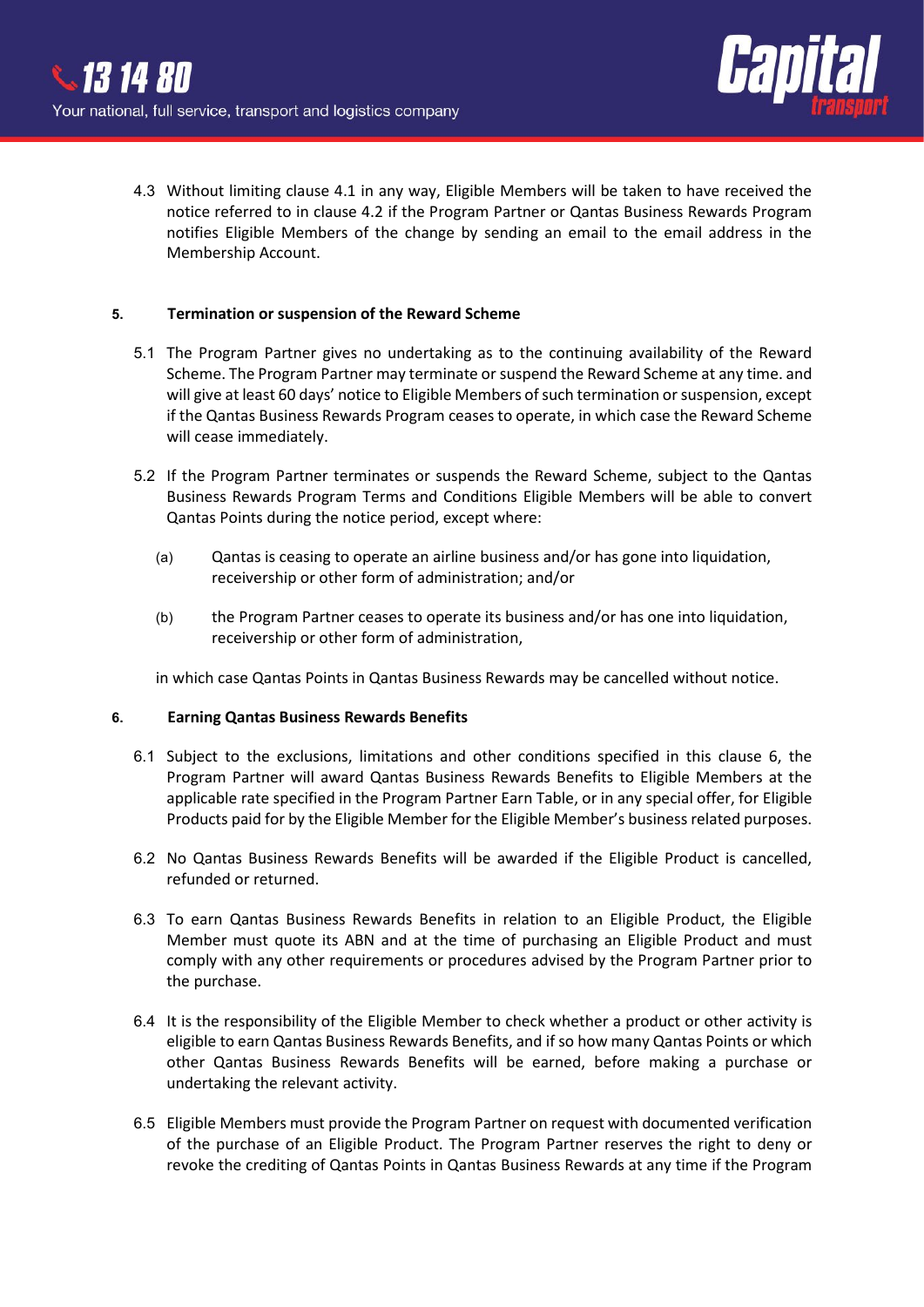

Partner determines that Qantas Points were improperly obtained or erroneously credited to an Eligible Member's Membership Account.

6.6 The Program Partner may offer additional opportunities to earn Qantas Points in Qantas Business Rewards under a special promotion from time to time, in which case the terms and conditions referred to in the promotion will apply.

### **7. Crediting Qantas Points in Qantas Business Rewards**

- 7.1 The Program Partner will endeavour to instruct Qantas Business Rewards to credit the applicable number of Qantas Points to the Membership Account within 40 days after the purchase of an Eligible Product. It is the responsibility of the Eligible Member to check that the correct number of Qantas Points has accumulated in the Membership Account.
- 7.2 Claims for the crediting of Qantas Points in Qantas Business Rewards retrospectively must be made by the Eligible Member to the Program Partner within 90 days after the purchase of an Eligible Product. Unless otherwise specified by Qantas Business Rewards, claims for the crediting of Qantas Points cannot be made if the Membership is not current or if the Membership Account was not active at the time the Eligible Product was purchased.

## **8. Suspension or termination of an Eligible Member or Qantas Points in Qantas Business Rewards**

- 8.1 The Program Partner reserves the right to terminate an Eligible Member's participation in the Reward Scheme or withhold or cancel Qantas Points claimed under the Reward Scheme if an Eligible Member or any of the Eligible Member's representatives has attempted to claim Qantas Points under the Reward Scheme to which they were not entitled.
- 8.2 The Program Partner and Qantas Business Rewards will not be liable for any loss or damage whatsoever suffered by any person as a result of such withholding or cancellation and the Eligible Member is responsible for ensuring that its nominated Qantas Points Recipients are notified of this.

### **9. Personal Information**

9.1 The Program Partner will ensure that any personal information it receives in connection with the Reward Scheme will be collected, used and disclosed in accordance with the Program Partner's privacy policy which is available at www.capitaltransport.com.au. In particular, the Program Partner may disclose personal information (such as names, ages, addresses, telephone numbers, email addresses, account numbers and transactions under Eligible Products) to Qantas to assist in the administration of the Qantas Business Rewards Loyalty Program.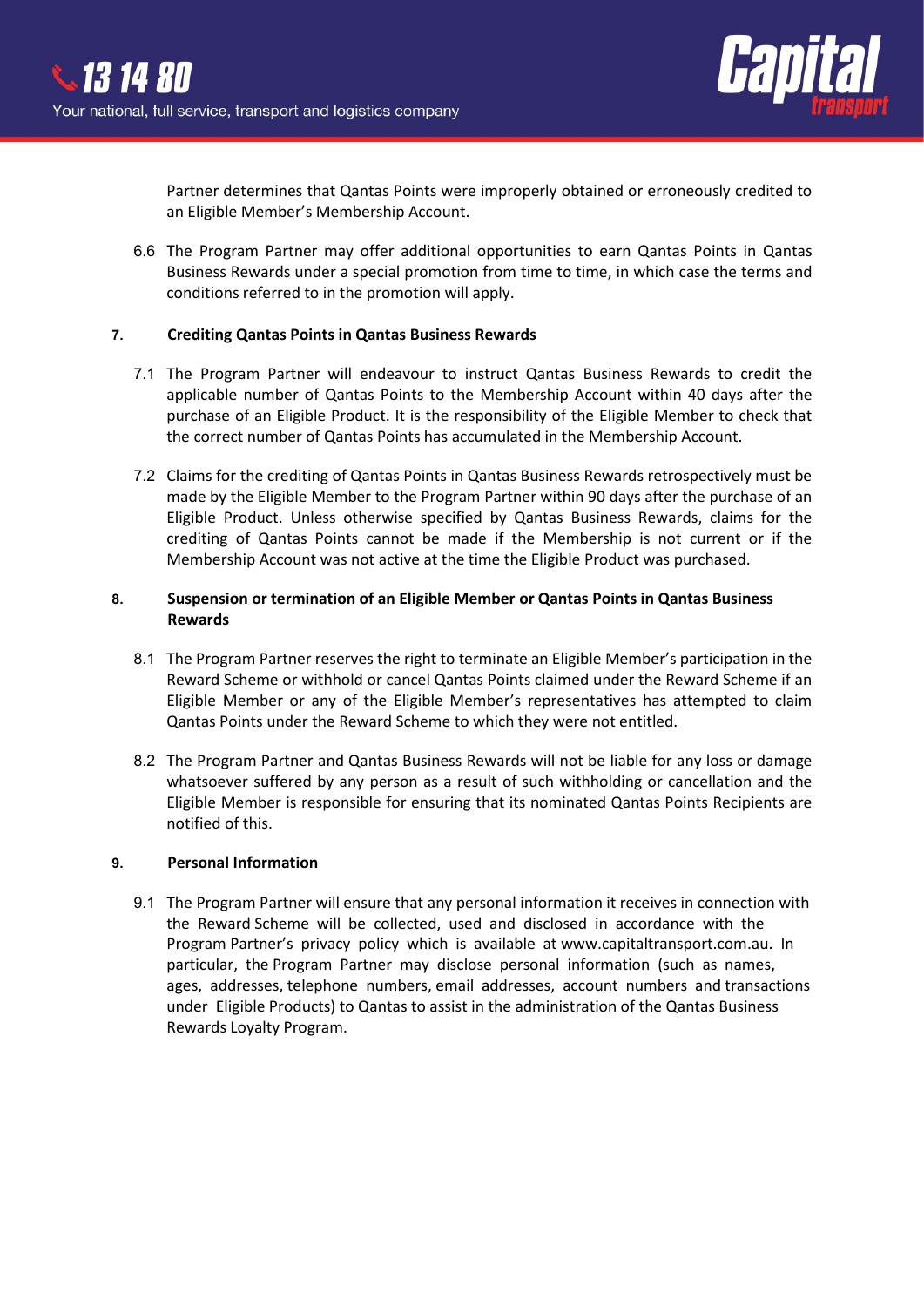

9.2 The Program Partner's privacy contact officer can be contacted for further details regarding the personal information the Program Partner may hold and advice about how personal information held by the Program Partner can be corrected. The privacy contact officer can be contacted by:

| Telephone: | (03) 8562 0001                 |
|------------|--------------------------------|
| Email:     | HR@capitaltransport.com.au     |
| Mail:      | <b>Privacy Contact Officer</b> |
|            | PO Box 1168                    |
|            | HUNTINGDALE, VIC 3166          |

### **10. Taxation Implications**

- 10.1 The Program Partner recommends that Eligible Members and their nominated Qantas Points Recipients consult their accountant or tax adviser to ensure that they understand possible tax (including fringe benefits tax) implications, if any, related to their earning and use of Qantas Points under the Reward Scheme.
- 10.2 Eligible Members are responsible for and must pay or reimburse the Program Partner upon demand, or provide to the Program Partner evidence of exemption from, all taxes, charges, fees and other government imposts of whatever kind (including any fine or penalty imposed in connection therewith) levied, assessed, charged or collected in connection with any Qantas Business Rewards benefits or the supply of any goods or services by the Program Partner or a member of the Qantas Group.
- 10.3 Each Eligible Member acknowledges and agrees that the Eligible Member will be liable and responsible for any taxes relating to the Eligible Member's or the benefit earner's participation in the Qantas Business Rewards loyalty program.
- 10.4 Each Eligible Member acknowledges and agrees that the Program Partner and Qantas will not be responsible and shall not have any liability for any tax or fringe benefits tax or other tax arising from an Eligible Member's or the benefit earner's participation in the Qantas Business Rewards loyalty program or receipt of Qantas Business Rewards benefits.

| <b>Program Partner</b>   |                                                                                                                                                                                                                                                                                                                                                                                                                                                 |
|--------------------------|-------------------------------------------------------------------------------------------------------------------------------------------------------------------------------------------------------------------------------------------------------------------------------------------------------------------------------------------------------------------------------------------------------------------------------------------------|
| <b>Eligible Products</b> | Conventional courier and taxi truck services provided to the Eligible Member from<br>the following entities:<br>Capital Transport Services (VIC) Pty Ltd (ABN 36 050 021 817)<br>Capital Transport Services (NSW) Pty Ltd (ABN 67 091 771 452)<br>Capital Transport Services (QLD) Pty Ltd (ABN 62 095 009 868)<br>Capital Transport Services (WA) Pty Ltd (ABN 22 108 061 516)<br>Capital Transport Services (SA) Pty Ltd (ABN 70 108 052 875) |